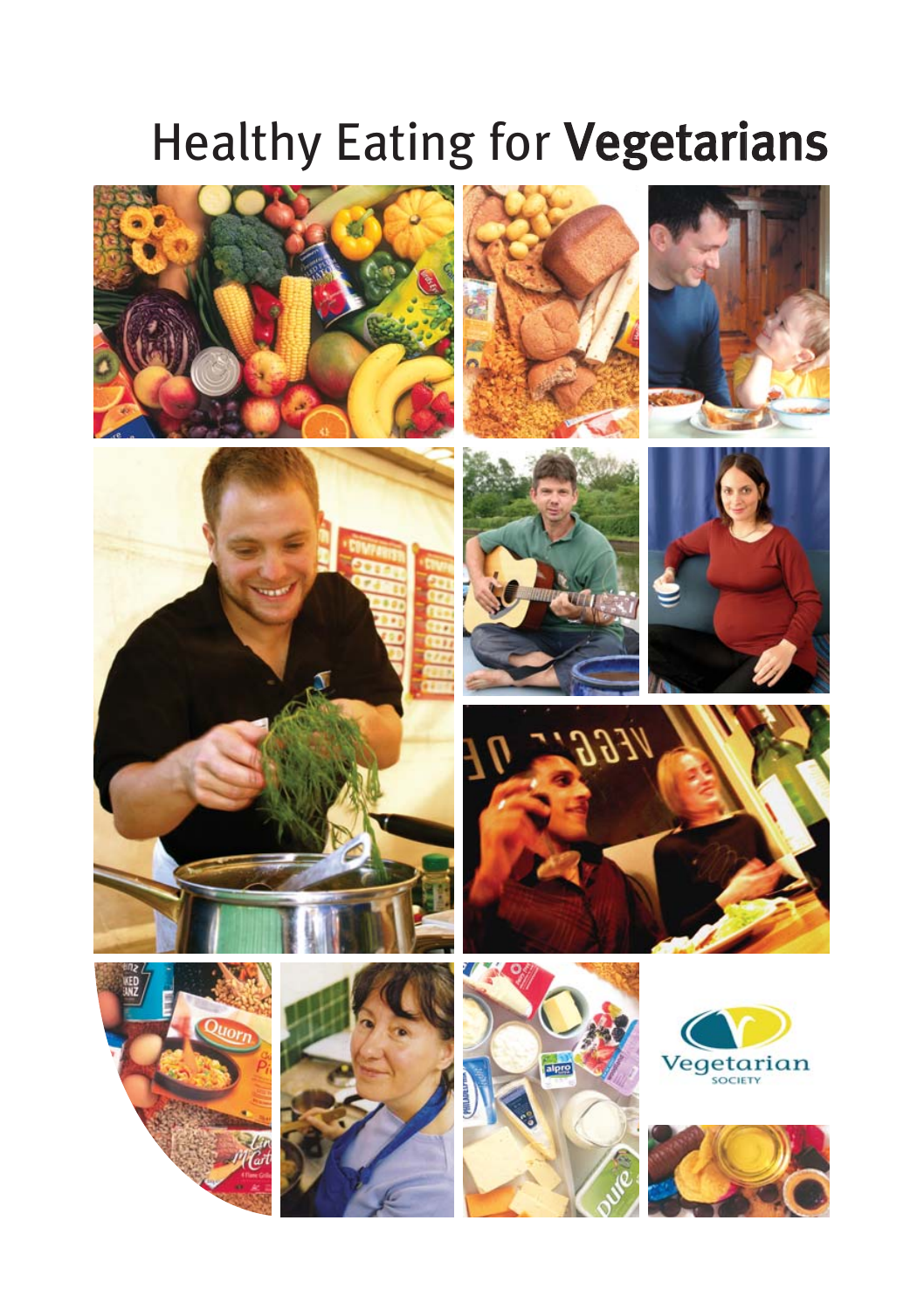

*People choose to become vegetarians for a number of reasons – ranging from family and peer pressure, to concerns about animal welfare, the*

*environment and recent food safety scares – but a growing number are making the switch because of the health benefits of giving up meat and animal products.*

*I am not a vegetarian myself but have long supported and encouraged patients of mine who have decided to give vegetarianism a try. Unfortunately vegetarianism remains surrounded by all sorts of myths and prejudices – many of them founded historically by a sceptical medical profession. Attitudes are changing rapidly as more and more evidence emerges showing the health benefits of giving up meat and animal products but, like all healthy diets, getting the most out of becoming a vegetarian requires a bit of research and planning, and there is no better place to turn to for advice than the Vegetarian Society.*

Dr Mark Porter MB BS DA DCH

# **Vegetarian diets**

There are over 2 million vegetarians in the United Kingdom, with thousands more changing their diet every week, and many millions more worldwide. It is widely recognised that a vegetarian diet is nutritionally adequate, and such a diet typically follows current healthy eating advice of including more fruit and vegetables together with starchy and high fibre foods in the diet, and reducing the amount of fat, especially saturated fat, consumed.

A vegetarian is someone living on a diet of grains, pulses, nuts, seeds, vegetables and fruits with or without the use of dairy products and eggs (preferably free range).

People become vegetarian for many reasons, perhaps because they object to the slaughter of animals for food, because of environmental concerns, for religious reasons or for health reasons.

## **A vegetarian does not eat any meat, poultry, game, fish, shellfish or crustacea, or any slaughter by-products.**

Vegetarians generally eat dairy produce and eggs and as such are termed lactoovo vegetarians. Some vegetarians, known as lacto vegetarians, also avoid eggs, and others, known as vegans, consume no animal products at all.

# **Benefits**

A vegetarian diet can confer a wide range of health benefits. Research has shown vegetarians suffer less from obesity, coronary heart disease, high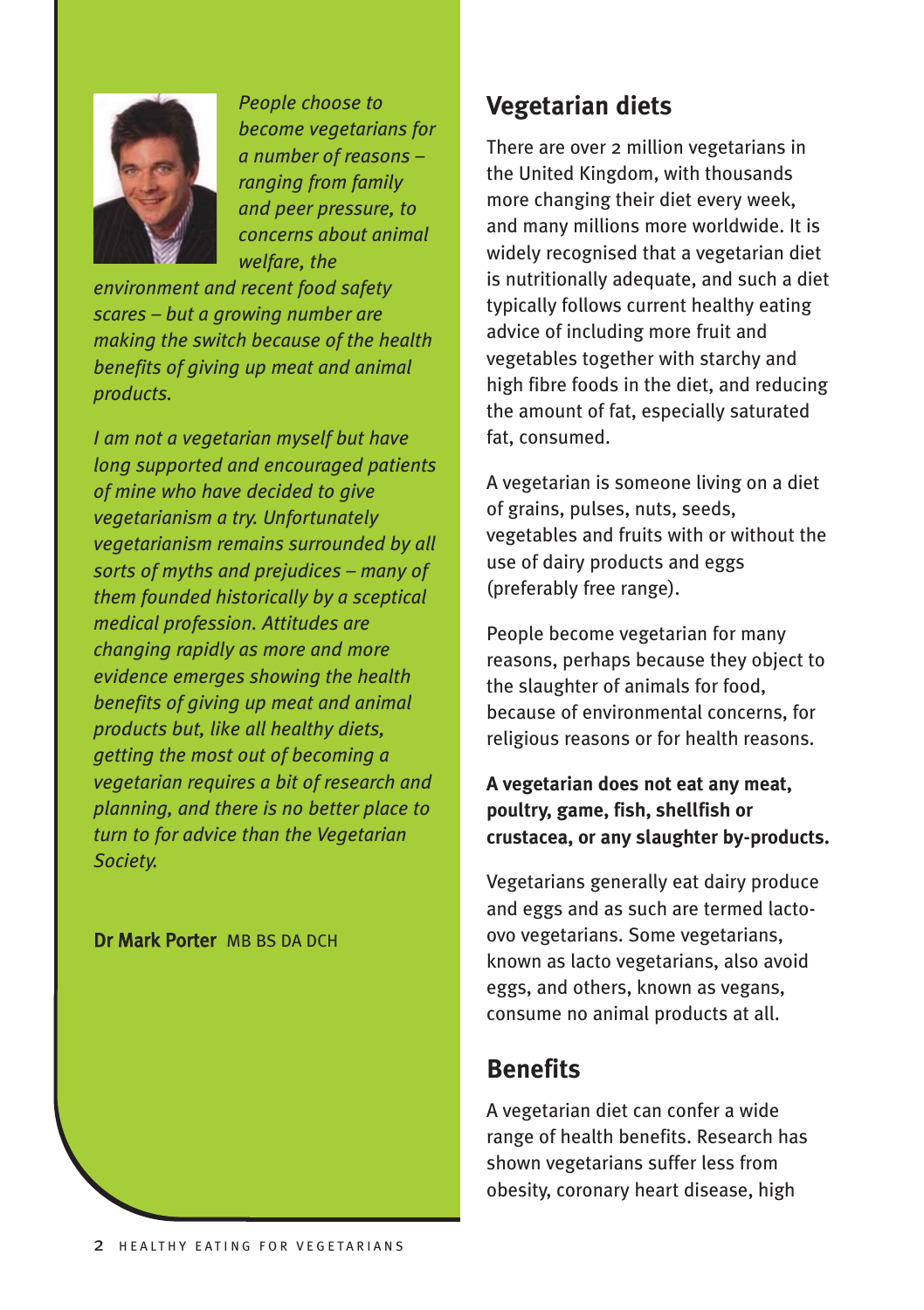blood pressure, type II diabetes, certain diet related cancers, diverticular disease, appendicitis, constipation and gallstones.

# **Particular nutrients**

You may have heard that although a vegetarian diet is higher in many beneficial nutrients than an omnivorous diet, notably anti-oxidants and fibre (or non starch polysaccharides), it may be more difficult to obtain sufficient amounts of a few nutrients commonly found in meat. This is simply not the case.

## IRON

Iron deficiency is one of the most common nutritional problems in a typical British diet. Research shows vegetarians are no more prone to iron deficiency than meat-eaters, in fact only 14% of iron in the household food supply is obtained from meat and meat products. Iron is found in leafy green vegetables, pulses, wholemeal bread, dried fruit and pumpkin seeds. Including Vitamin C with a meal (such as a glass of orange juice) can increase the amount of iron absorbed by threefold. Tea can reduce the amount of iron absorbed.

### **VITAMIN B12**

B12 should not be a concern for vegetarians consuming dairy products and eggs, however vegans should look out for fortified foods such as breakfast cereals and soya drinks, since B12 is not naturally found in plant foods.

## $\Box$ CALCIUM

Again should not be a problem for vegetarians consuming dairy produce. It is also found in leafy green vegetables, almonds, sesame seeds, dried fruit, pulses and fortified soya drinks.

## **PROTEIN**

Many years ago it was thought that since most vegetarian sources of protein do not contain all the eight essential amino acids in the right proportions it was necessary to combine different vegetarian sources at each meal to produce a "complete protein". However it is now understood that since the body holds a short term pool of amino acids there is no need to worry about complementing amino acids all the time so long as the diet is a varied and well balanced one.

Good vegetarian sources of protein include beans, lentils, nuts, seeds, grains, soya products, dairy products and eggs.

### **FATTY ACIDS**

The omega 3 essential fatty acids found in oily fish are also found in a slightly different form in vegetarian foods such as rapeseed oil, flax seeds and walnuts. Or if you wanted to take a supplement, you can buy them made from algae rather than fish livers.

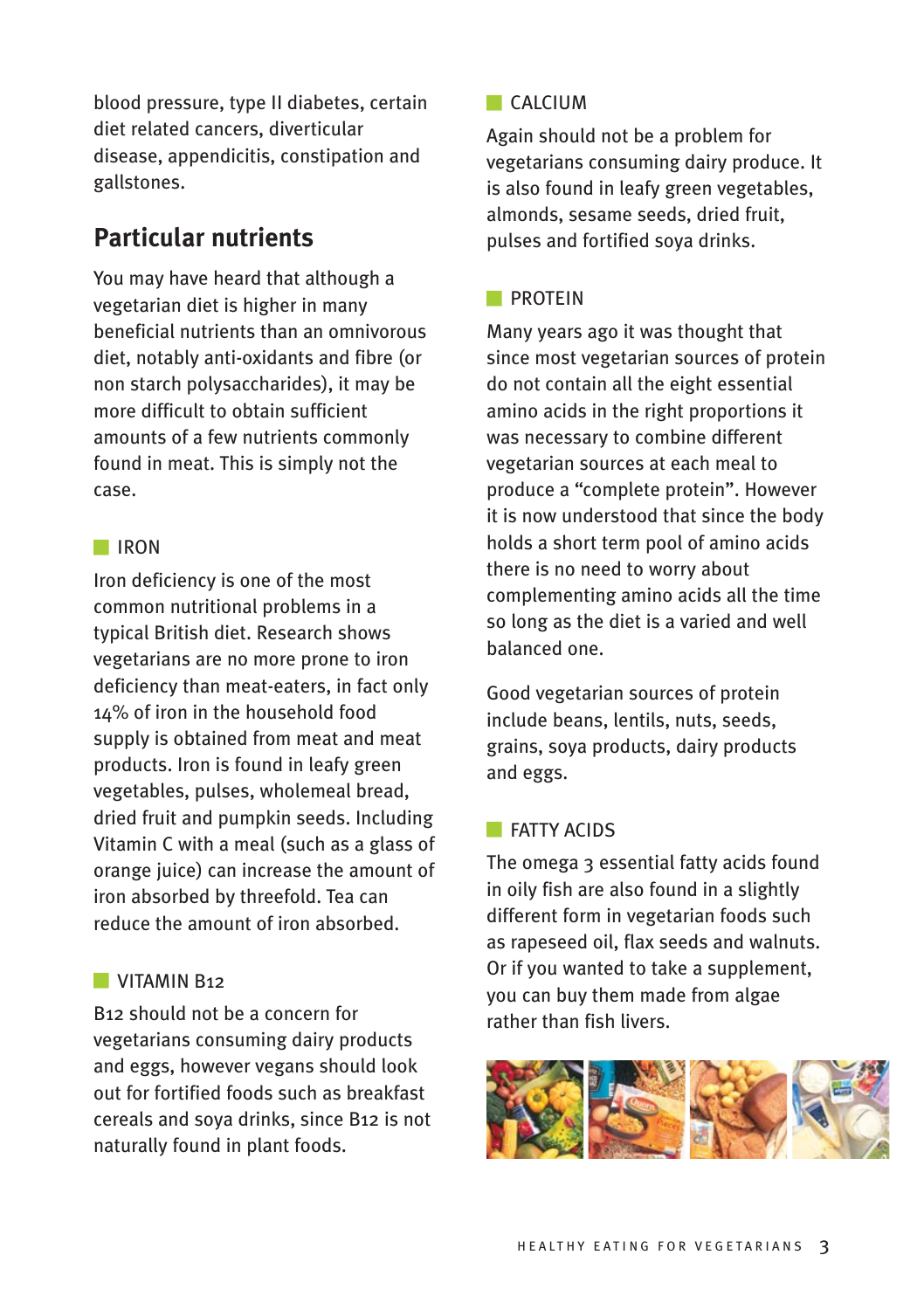The "eatwell plate" advice, illustrating how much of what you eat should come from each food group, given to the general population equally applies to vegetarians. A healthy diet includes plenty of fruit and vegetables and starchy foods, moderate amounts of alternatives to meat and fish, and moderate amounts of dairy produce or alternatives, and small amounts of foods containing fat and sugar.

The following advice need not be strictly adhered to every day, but as long as the general diet essentially follows the guidelines outlined a balanced and healthy diet should be achieved.

## **Fruit and vegetables**

Fresh, frozen, juiced, canned or dried fruit and vegetables. Supply in particular vitamins, minerals and fibre.

## **Alternatives to meat and fish, including eggs, beans and other non-dairy sources of protein**

Include a variety of pulses, nuts, seeds, eggs and other soya, mycoprotein and wheat proteins in the diet to ensure adequate intakes of protein, minerals and vitamins.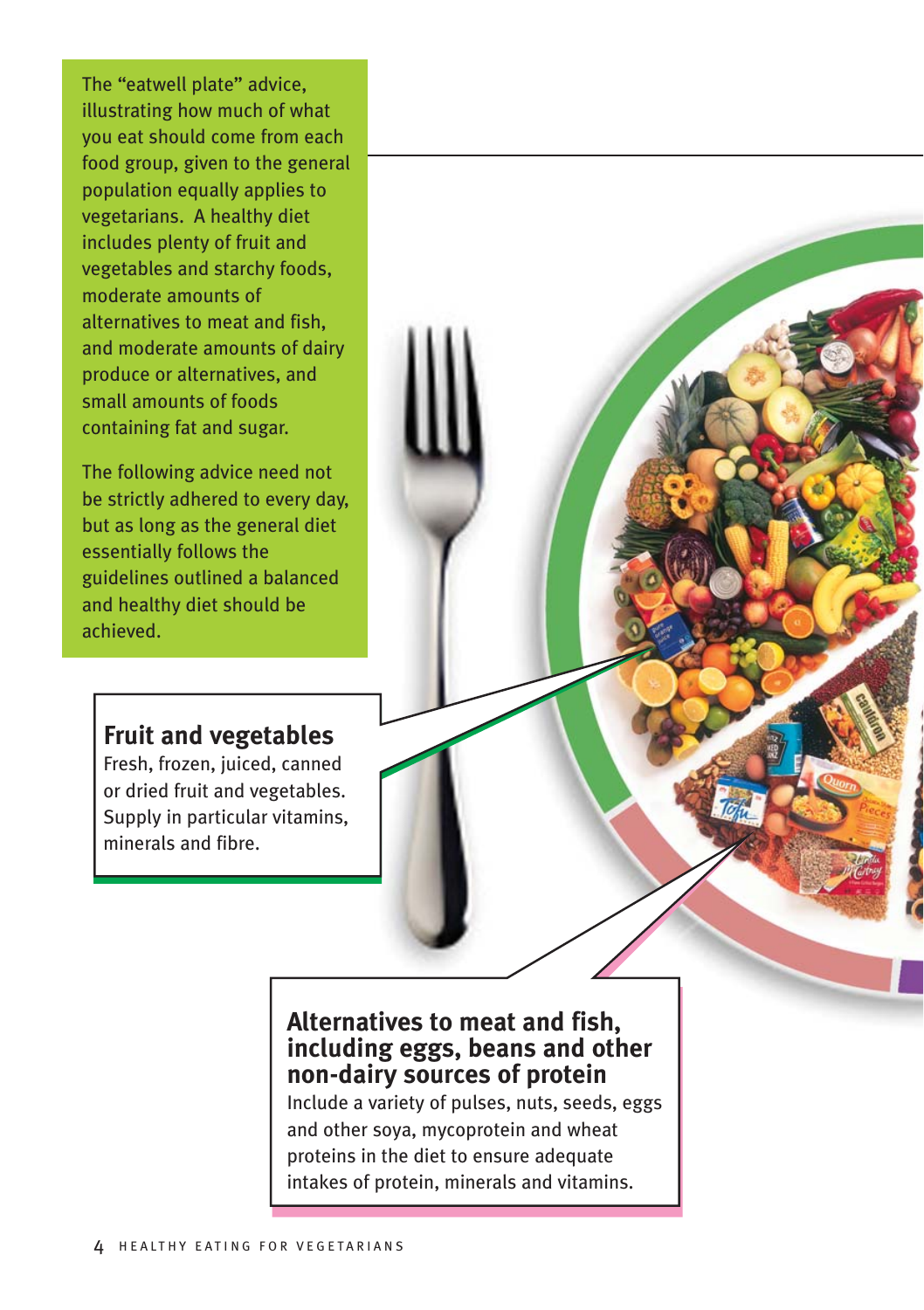# the eatwell plate

## **Bread, rice, potatoes, pasta and other starchy foods**

Make these starchy foods the basis of most meals. Try to include wholemeal or wholegrain versions when possible. Avoid adding too much fat. Supply carbohydrates, fibre, protein and some vitamins and minerals.

# **Milk and dairy foods**

Good sources of calcium, protein and some vitamins. If avoiding dairy foods, choose fortified soya, rice or oat drinks or ensure other foods high in calcium are included.

# **Foods and drinks high in fat and/or sugar**

Although some fat is needed in the diet, eat these foods sparingly, and look out for low fat alternatives.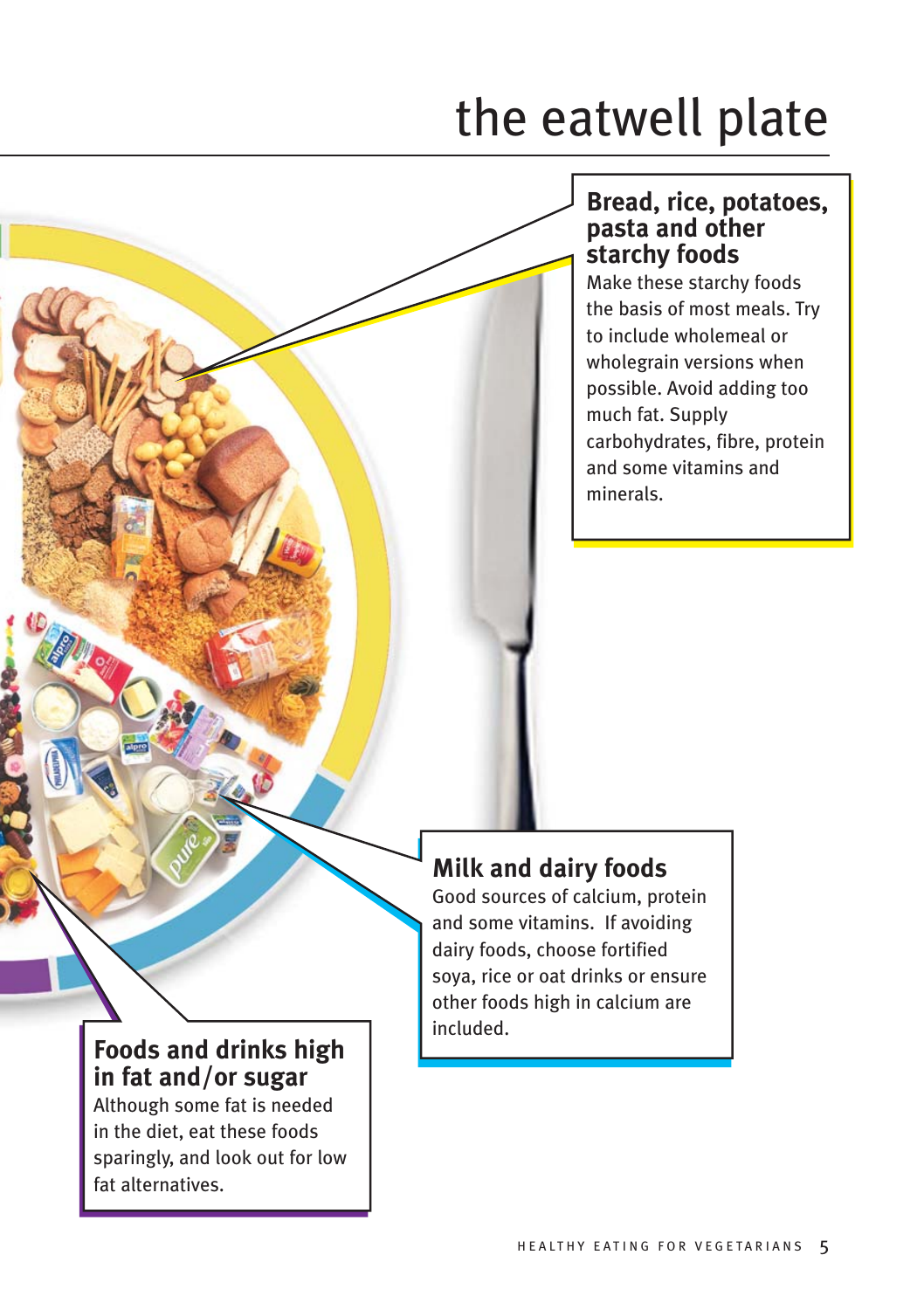# **Special needs**

#### **PREGNANCY**

During pregnancy, women have increased nutritional requirements for energy, protein, folate, iron and vitamins A, C and D.

The increased energy and protein requirements are small and can be met without any major changes in food intake. If energy intake is reduced due to appetite changes or morning sickness, then a reduction in high fibre foods and an increase in energy and nutrient-dense foods may be appropriate. The extra vitamins needed are generally present at higher levels in vegetarian diets, with the exception of vitamin D. Both vegetarian and non vegetarian pregnant women may be advised to take supplementary vitamin D.

### **CHILDREN**

Infants, children and adolescents can meet all of their nutritional requirements on a vegetarian diet, a fact recognised by the British Medical Association and the British Dietetic Association. Nutrient intakes for vegetarian children compare favourably with dietary recommendations providing that total fat intakes are not excessive and iron intakes are adequate. However a healthy adult diet is not necessarily appropriate for infants and young children under the age of five years. Diets low in fat and high in fibre are unsuitable for infants as their limited stomach capacity may be filled up before they are able to meet

their energy or nutrient needs. Infant diets need to include energy and nutrient-dense foods such as cereal products, mashed lentils, vegetable oils, bananas and avocados. Excessive intake of high fibre and watery foods should be avoided. Contact the Society for more detailed free information on weaning and feeding growing children healthily.

## **TEENAGERS**

Teenagers do not need significantly different levels of any nutrients in their diet, though in the late teens slightly more energy and protein are required. However iron is particularly important for both males and females at this age, with girls' iron requirements increasing significantly once their periods start.

For further information on any specific areas of vegetarian nutrition such as infant diets or on any particular nutrients, or for details of scientific studies backing up the healthiness of such a diet please contact the Vegetarian Society.

If you would like further free copies of this leaflet, just contact the Vegetarian Society:

Tel: 0161 925 2000

email: info@vegsoc.org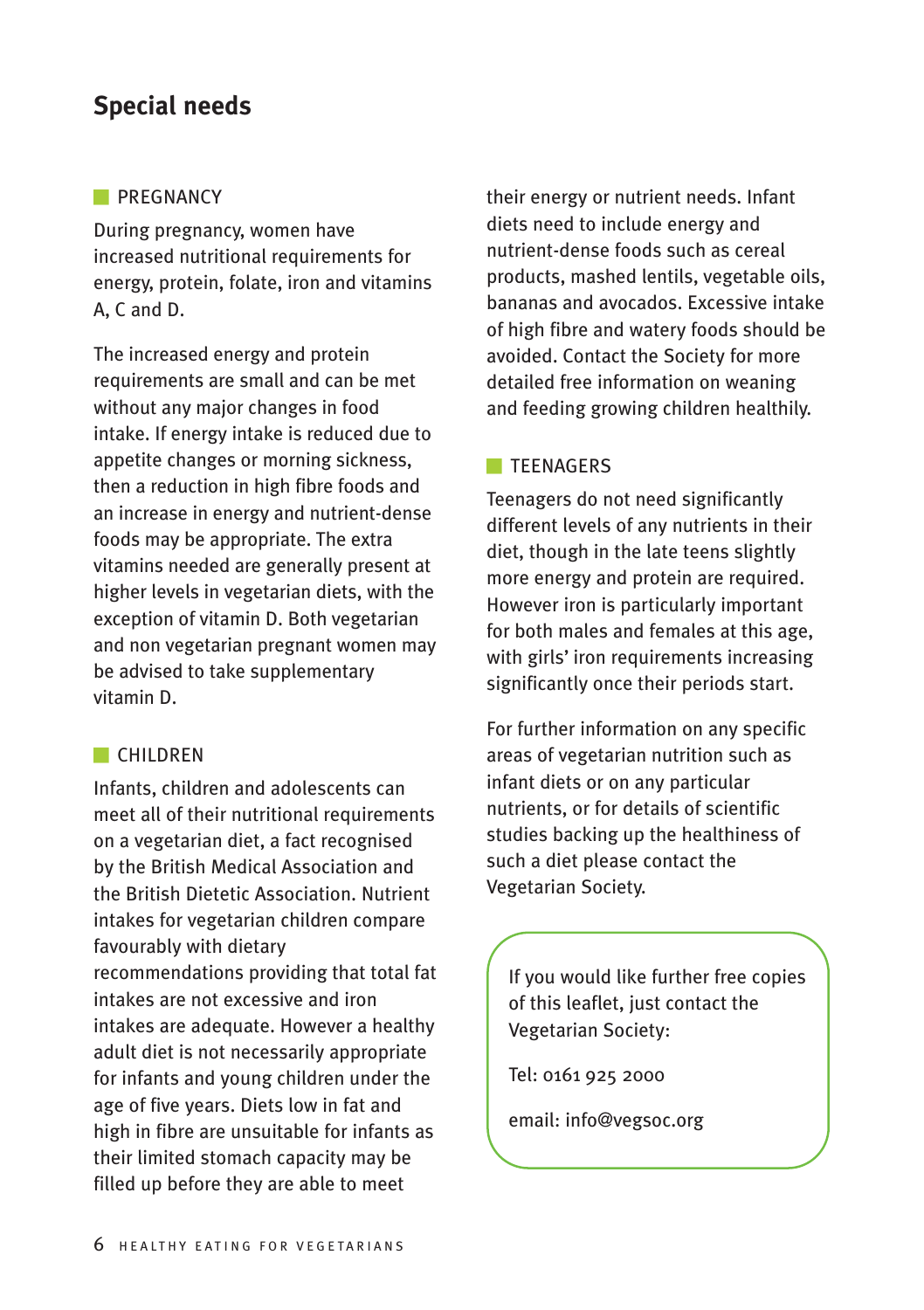# **Become a member of the Vegetarian Society**

The Vegetarian Society is a registered educational charity. We do not receive any government funding, so we rely on membership fees and donations to carry out our vital work.

Without your support we simply would not exist.

- **WITH YOUR HELP WE CAN:**
- offer expert advice and provide free information
- campaign around animal welfare issues
- campaign to raise the profile of vegetarian issues
- distribute info packs to schools. colleges and community groups
- teach members of the public and chefs how to cook delicious vegetarian food
- work behind the scenes with the food industry to improve provision
- set standards for what is truly vegetarian
- **AS A MEMBER, YOU WILL RECEIVE:**
- our glossy quarterly magazine, *The Vegetarian*, packed with news, features, recipes and more!
- our quarterly members' e-newsletter
- membership discounts to hundreds of veggie-friendly businesses across the UK
- access to our members' only telephone information service
- the opportunity to get in touch with contacts for local veggie information and to take part in volunteering and social events too

Join up to our Youth Clubs: the Twiggy Club is for members aged ten and under and Team Veggie is for members aged 11 to 16. All young supporters will receive their own welcome pack with a membership card and keyring with the club's logo, cookery booklet and stickers. Twiggy Club members will also receive the exclusive Twiggy newsletter and Activity Booklet, while our older members will receive a quarterly issue of *The Vegetarian*, poster and Team Veggie e-newsletter

To become a member please call us on 0161 925 2000 or email members@vegsoc.org.

You can also buy or renew your membership online. Simply visit www.vegsoc.org/members and follow the simple directions.